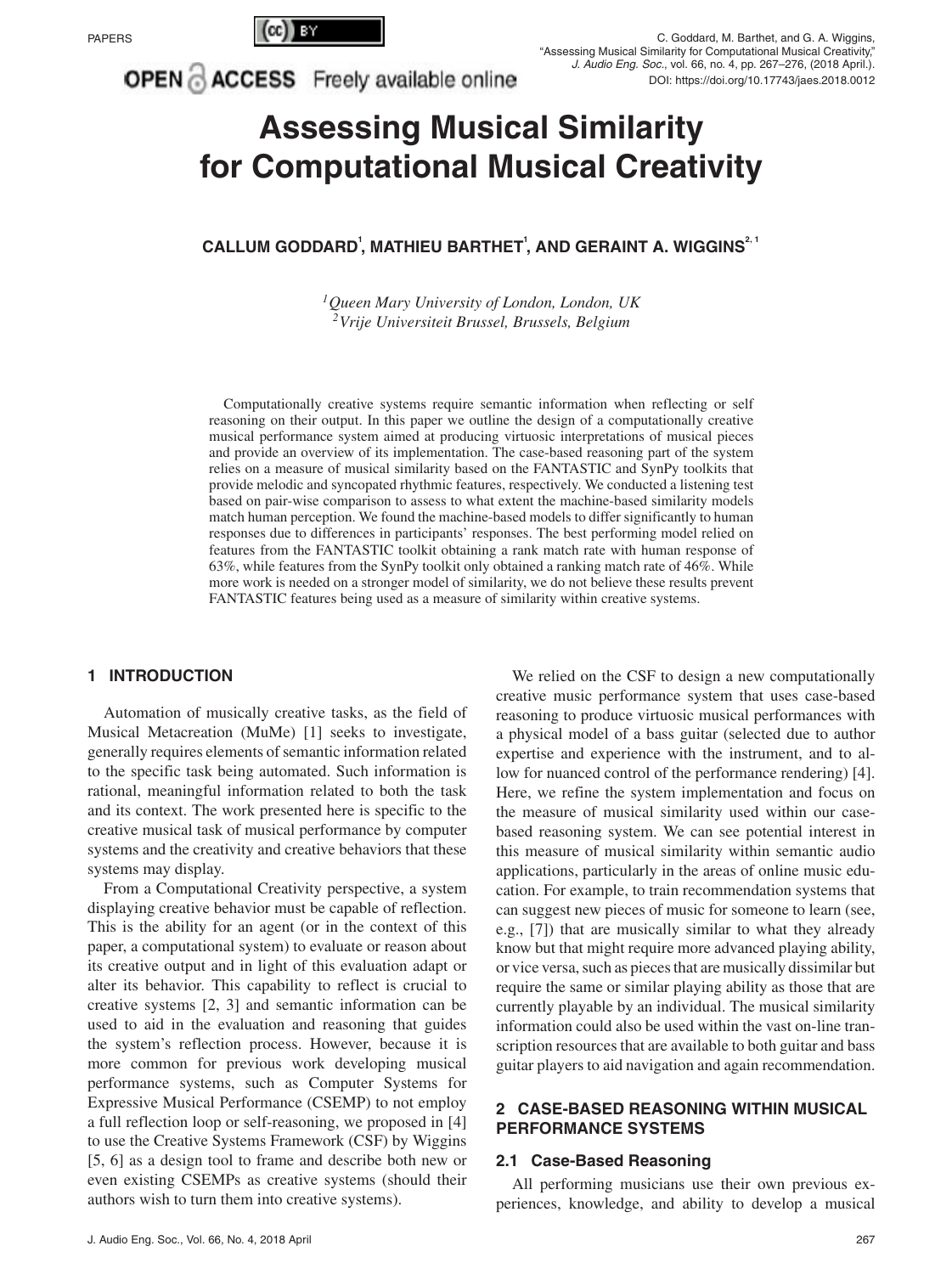

Fig. 1. The basic outline of a general case-based reasoning system.

performance. This is analogous to case-based reasoning (CBR), which is an approach that uses solutions to previous problems to solve new ones. These solutions (which initially need to be collected or created) are made available to the CBR system by being stored in a case database.

There are four steps in case-based reasoning—retrieval, reuse, revise, and retain [8]. Starting with a new problem, first a solution to a similar problem is retrieved. This solution is then reused as a solution to the new problem. Because the two problems may not be an exact match, the solution needs to be checked, which is done in the revise step. If the solution is not found to solve the problem in a satisfactory way it is then modified so that it does. Once the solution to the new problem is finalized it is retained as a new case within the case database so that it may be used to solve future problems. The basic outline of a CBR system is shown in Fig. 1.

If the problems that the system solves have many different solutions, reflection can be added to the revise step of a CBR system. For this an additional method of evaluating the derived solution, beyond checking the problem was solved, is needed. This will include additional heuristic information related to the problem. There is also the additional requirement for mechanisms to be in place that can further modify or change the derived solution in ways that will improve its evaluation.

## **2.2 Case-Based Reasoning in Musical Performance Systems**

As defined in [9], musical interpretation in music is "the act of performance with the implication that in this act the performer's judgment and personality necessarily have their share." When applying case-based reasoning (CBR) as an approach to generating musical performances, a performance for a (normally) new, previously unseen musical piece is produced by considering the previous performances of similar musical pieces. CBR has been used to great effect in CSEMPs, such as SaxEx [10, 11] and DISTALL [12–14].

SaxEx produces expressive saxophone performances of jazz standards. Performances are produced using Spectral Modeling Synthesis to manipulate un-expressive saxophone recordings into expressive ones. The similarity measure used is based upon Narmour's implication realization model and Lerdahl and Jackendoff's generative theory of tonal music (GTTM) [10, 11]. DISTALL learns and applies expressive rules for piano performance using first or-

der logic and linked clauses to represent its musical piece [12–14]. Similarity is measured by the distances between the solutions to the maximal flow minimal weight problem [12–14]. Tempo and dynamic curves are transfered from similar musical pieces to produce expressive piano performances. CBR has also been used in MuzaCazUza [15] to generate melodies by matching suitable melodic excerpts determined by a formula based upon Schöenberg's chart of regions.

### **3 VIRTUOSITY AND MUSICAL PERFORMANCE**

The related work highlighted in Sec. 2.2 has a focus on expression. Our interest moves beyond expressive musical performances to that of performances that display virtuosity.

#### **3.1 Defining Virtuosity in Musical Performance**

Virtuosity is an ill defined term that relates to a musical performance and has both positive and negative connotations. Virtuosity demands both the highest levels of musicianship and the highest levels of technical proficiency. Performances recognized as demonstrating virtuosity exceed the normal expectations and standards for the performance. For virtuosity to be considered, the performance requires a performer who is capable of reflection and self-reasoning, the conveying of meaningful expression or symbolic significance, and an appreciative audience [16]. It is the audience members and listeners themselves who ultimately decide if a performance is virtuosic or not, and they make this judgment based upon their understanding of the domain the music and performance is in, the performer, as well as their own individual expertise, knowledge, and sensibilities. This judgment is summarized by Howard [16, p. 47] as "a judgment of merit over results achieved by the combination of exceptional musicianship and technical proficiency" and act like a seal of approval given by the critical community. Judgments can, and likely do, differ between receivers and anyone, including naive audience members, can potentially make a judgment on the performance. However experts, academics, and music critics are likely to possess a better understanding of each of the factors and thus, their judgments can be given more significance.

#### **3.2 Musical Performance**

We formalize the production of a musical performance as the result of a process in which a set of musical instrument techniques,  $\{t_1, t_2, \ldots\}$ , are applied to a sequence of musical notes,  $\langle n_1, n_2, \ldots \rangle$ , by the player of the instrument. We represent the actions of the *Player* of the musical instrument as a function that applies a set of techniques to a sequence of notes. This is summarized by Eq. (1).

$$
Performance = Player({t_1, t_2, ....}, \langle n_1, n_2, ... \rangle)
$$
 (1)

The selection of techniques and how they are applied to each note is to be left implicit within the *Player* function as it can be achieved through many different methods. For example using rules such as the KTH rules [17] or more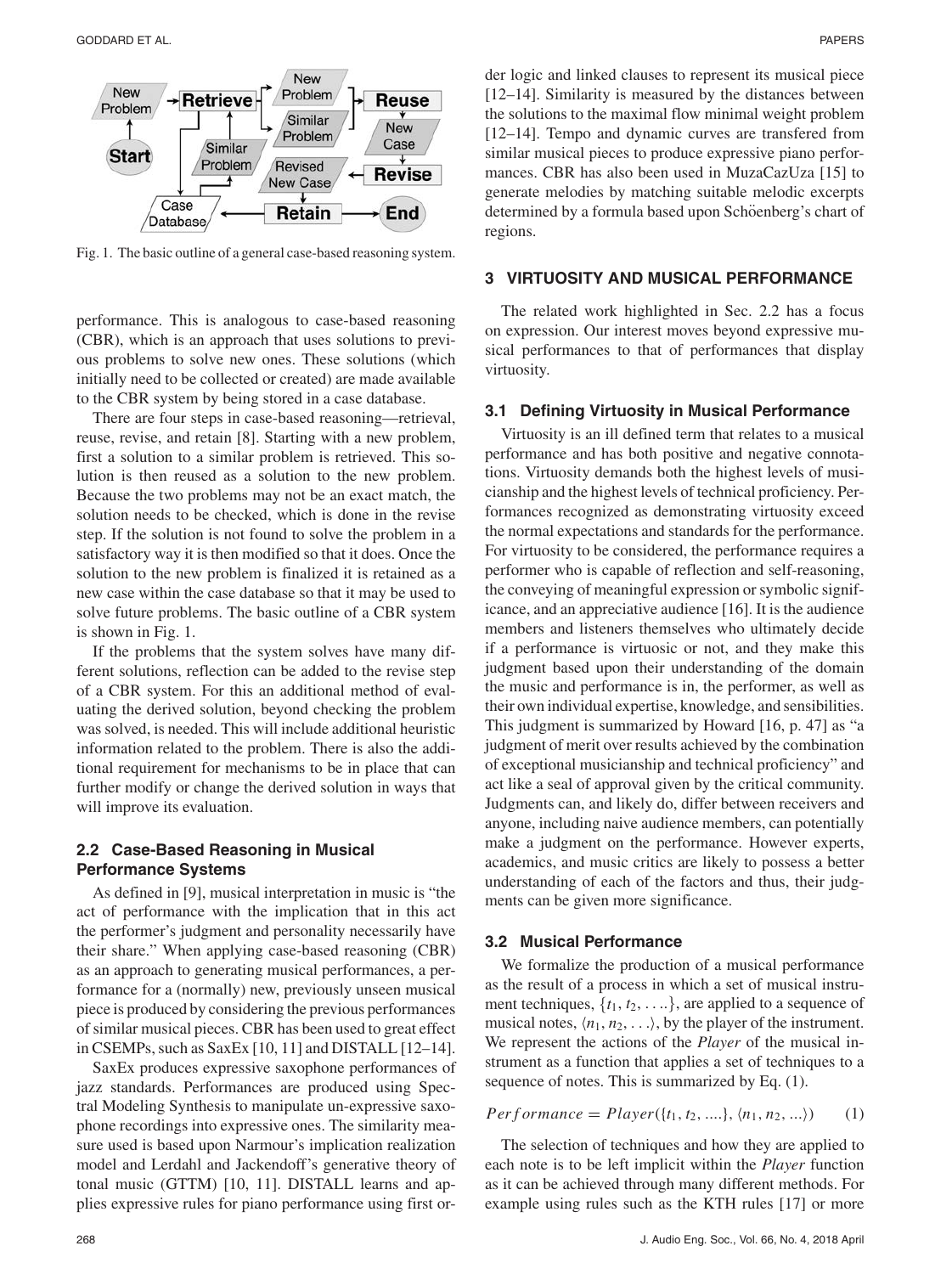Table 1. Creative System Framework Symbols

| Symbol                                    | Definition                                                                                                                                                                                                                                                                                                                                                                                           |
|-------------------------------------------|------------------------------------------------------------------------------------------------------------------------------------------------------------------------------------------------------------------------------------------------------------------------------------------------------------------------------------------------------------------------------------------------------|
| $\mathcal U$                              | A Universe of all possible concepts (artifacts) that can be both partial and complete, real or abstract, and also includes the<br>notion of an empty concept $(T)$ .                                                                                                                                                                                                                                 |
| $\mathcal C$                              | Conceptual Spaces that are non-strict subsets of U which include c and $\top$ .                                                                                                                                                                                                                                                                                                                      |
| $c_x$                                     | Concepts, where $\forall c_1, c_2 \in \mathcal{U}.c_1 \neq c_2$                                                                                                                                                                                                                                                                                                                                      |
|                                           | An empty concept.                                                                                                                                                                                                                                                                                                                                                                                    |
| $\mathcal R$                              | Set of rules that constrain a single $\mathcal C$ from $\mathcal U$ .                                                                                                                                                                                                                                                                                                                                |
| $\mathcal T$                              | A set of rules for traversing a $U$ , this includes search heuristics.                                                                                                                                                                                                                                                                                                                               |
| $\mathcal E$                              | A set of evaluation rules to evaluate or assign value to any concept in $U$ .                                                                                                                                                                                                                                                                                                                        |
|                                           | A language, which contains an alphabet that is used to express concepts $(c_x)$ , and the rule sets: $\mathcal{R}, \mathcal{T}$ and $\mathcal{E}$ . Where $\mathcal{R} \in \mathcal{L}$ ,<br>$\mathcal{T} \in \mathcal{L}, \mathcal{E} \in \mathcal{L}, \mathcal{L}$ is required to be sufficiently expressive to allow for metalevel modification of $\mathcal{R}, \mathcal{T}$ and $\mathcal{E}$ . |
| [[.]]                                     | A function generator that maps a subset of $\mathcal L$ to a function that associates concepts in $\mathcal U$ with real numbers [0,1].                                                                                                                                                                                                                                                              |
| $\langle \langle ., ., . \rangle \rangle$ | A further function generator that maps three subsets of $\mathcal L$ to a function that generates a new sequence of concepts, from an<br>existing one.                                                                                                                                                                                                                                               |

Please refer to Goddard et al. [4] for further explanation of the CSF symbols and the components they refer to.

sophisticated machine learning methods, e.g., [18], as well as using case-based reasoning as outlined by the work in Sec. 2.2.

## **4 THE CREATIVE SYSTEMS FRAMEWORK**

We take Computational Creativity to be: "The philosophy, science and engineering of computational systems which, by taking on particular responsibilities, exhibit behaviours that unbiased observers would deem to be creative" [19, p. 21].

Creative behavior can be differentiated into exploratory creativity and transformational creativity. The Creative Systems Framework (CSF) [5, 6] is a formalized abstract representation of exploratory creative systems, based on the philosophy of Boden [20]. Its purpose is to help to analyze, describe, and design creative systems.

The CSF is based upon the following septuple:

$$
\langle \mathcal{U}, \mathcal{L}, [\![ . \! ], \langle \langle ., ., . \rangle \rangle, \mathcal{R}, \mathcal{T}, \mathcal{E} \rangle \tag{2}
$$

whose symbols are as shown in Table 1.

Eq. (3) is a formalization of Boden's notions of conceptual space by Wiggins and Forth [21] that allows for a conceptual space for a given  $R$  to be created. This will be a conceptual space containing all artifacts that are defined by the ruleset  $R$ .

$$
\{c \mid c \in \mathcal{U} \land \llbracket \mathcal{R} \rrbracket(c) \ge 0.5\} \tag{3}
$$

Concepts are deemed part of a conceptual space if the results of applying functions generated by the function generator [[.]] to  $R$ , when compared to  $U$ , is greater than a real valued comparator. In Eq. (3) this is a value of 0.5.

Exploratory creativity is achieved through the exploration of a conceptual space. Within the CSF, the ruleset T determines how the space is traversed. Traversal of the conceptual space is summarized by Eq. (4) where  $\mathcal T$  is interpreted by the function  $\langle \langle ., ., . \rangle \rangle$  that acts upon a sequence of known concepts/artifacts, *cin*, to produce a sequence of new concepts,  $c_{out}$ .  $R$  and  $\mathcal E$  are included in the interpretation function to allow for reasoning over the type and value of artifacts that are being traversed by  $T$ . However, they are

not a requirement of  $\langle \langle ., ., . \rangle \rangle$ . By removing R from the interpretation it is possible to generate artifacts not bound by the rules of  $\mathcal{R}$ , and removing  $\mathcal E$  allows for the generation of artifacts that is not guided by any evaluation.

$$
c_{out} = \langle \langle \mathcal{R}, \mathcal{T}, \mathcal{E} \rangle \rangle (c_{in}) \tag{4}
$$

The value of an artifact/concept is defined by ruleset  $\mathcal E$  and determined from a set of functions generated by interpreting  $\mathcal E$  with [[]]. We take value to be "a relation between an artifact, its creator and its observers and the context in which creation and observation takes place" [22, p.2]. For further explanation of the CSF and its components, please see [4].

## **5 THE SYSTEM**

Previously in [4] we produced a formalized system design in terms of the CSF for a performance system that uses case-based reasoning to produce virtuosic interpretations of a piece of music. We also briefly discussed one potential implementation. We provide a summary of the formal system design here, before expanding upon a refined system implementation that we are currently building.

#### **5.1 Interpreting a Musical Piece**

Referring back to Eq. (1), where we formalized a performance to be the application of a set of performance techniques to a sequence of notes (the musical piece), and in line with the definition in [9], we consider the interpretation of a piece as being the result of a decision making process related to what instrument or musical performance techniques should be applied to each note in a musical piece. We consider the application of expressive, contextual, situational, and historic intentions and conventions to fall under the category performance techniques.

We call the process of assigning a performance technique to a musical note, *adorning* the note. Notes may be adorned with multiple different techniques, assuming they do not pose a contradiction in the way they should be performed. All adornments (performance techniques) have an explicit, singular fixed interpretation.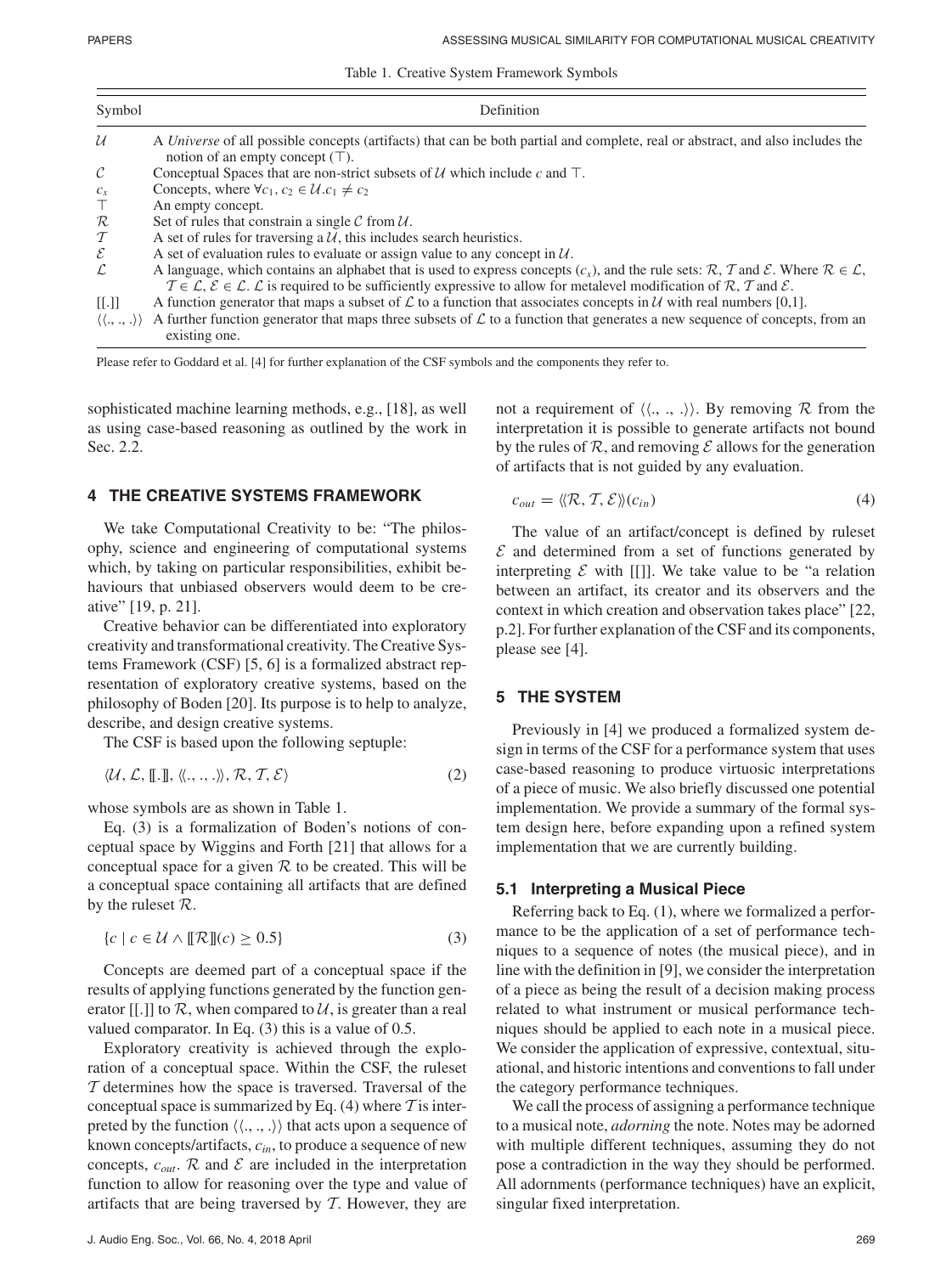

Fig. 2. (a) Code Block Diagram; Modules are indicated with dashed lines. (b) Data and Process Flow Diagram

We draw a distinction between the interpretation of a sequence of musical notes, and the interpretation of the adornments, with the latter not being considered within our system design. Instead the design decision was taken to have all adornments used within our system be capable of describing expressive performance intentions and have precise definitions of how any expressive intention is to be performed. This is so that our system design does not exclude any expressive or other such interpretations that are traditionally made through a realization of a performer's intention and personal interpretations of how adornments are performed.

This design choice allows for a decoupling between the interpretation of a musical piece and its technical execution. Having this distinction allows for any rendering or synthesis method to be used to produce a performance of the interpretation, assuming a suitable mapping or encoding is available from adornments to rendering/synthesis parameters.

## **5.2 Formal Description of the System**

We produced a formal definition of our system using the CSF framework, outlined in Backus-Naur Form [4]. The specification of the language  $\mathcal{L}$ , the functions that are generated by [[.]] and  $\langle \langle ., ., . \rangle \rangle$ , as well as an outline of the syntax for  $\mathcal{R}, \mathcal{T}$  and  $\mathcal{E}$  are all presented in [4].

The  $U$  in which our system operates is a universe of all musical pieces. We restricted the operation of our system to a subset of  $U$  that contains musical note sequences of length greater than zero and that are not adorned with contradictory playing techniques. These restrictions are formally outlined

by  $R$ , and this subset of musical pieces forms the conceptual space  $C$  that the system operates in.  $T$  formalizes the functions needed for CBR and  $\mathcal E$  the evaluation rules for determining virtuosity.

## **5.3 Implementation**

Figs. 2(a) and 2(b) show a Code Block diagram and data and process flow diagrams of the current implementation of the system, as outlined in Sec. 5.2. This implementation takes Guitar Pro Files, which are a specialized digital notation program for electric guitar and bass notation (see: http://www.guitar-pro.com) as input. The musical information contained in the file is converted into  $\langle concept \rangle$  representation. The musical notes within the  $\langle concept \rangle$  are then adorned to produce a virtuosic interpretation before being converted back into a readable Guitar Pro File. Guitar Pro can then be used to render a performance of the interpretation. PyGuitarPro (http://pyguitarpro.readthedocs.io) is being used to read, edit, and convert Guitar Pro files into the  $\langle concept \rangle$  representation, which is defined by  $R$ . This  $\langle concept \rangle$  can then be processed by the CBR module, which is the implementation of T, and  $\langle \langle ., ., . \rangle \rangle$ .

First a *(concept)* that has the most similar melodic and rhythmic features is retrieved from the case database. The adornments from this  $\langle concept \rangle$  are then compared and applied to a sequence of notes within the input  $\langle concept \rangle$ , forming a new interpretation of the input piece. Once the adornments have been applied, they are checked to ensure that the  $\langle concept \rangle$  is performable according to  $R$ . The ruleset  $\mathcal E$  is to be implemented within the evaluation module and used to allow for the system to reflect and reason upon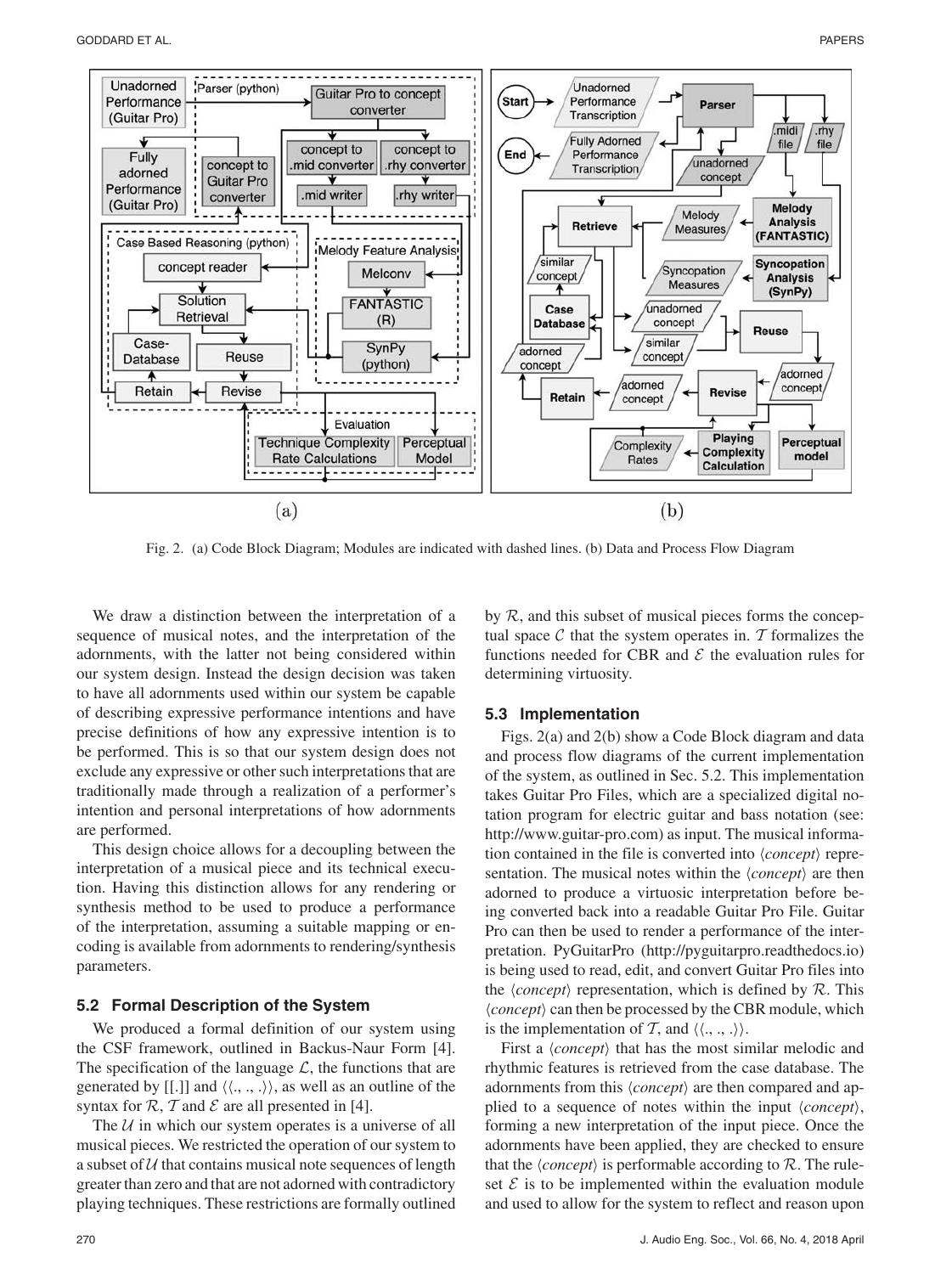the interpretations being produced during the revise stage of the CBR. This is to use a, as yet to be determined, playing complexity rate calculation and a perceptual model of bass guitar performance to evaluate the interpretation. At this stage, the interpretation can be converted back into a Guitar Pro file ready for performance and its (concept) stored in the case database for future use.

We have chosen to break down musical pieces into single bar segments and apply the CBR process to each bar individually. Once all bars of a musical piece have been processed they are then re-combined to form a complete interpretation of the musical piece. A continuity check between bars will be performed to ensure that  $R$  is conformed to, and an evaluation of the whole piece carried out, in addition to the individual evaluation of each bar contained within the the piece.

## **6 MUSICAL SIMILARITY**

Much, if not all, evaluation and reasoning performed within and in relation to our system is dependent on perceptual information. Fundamental to the production of an interpretation of a musical piece is the functionality to identify similar pieces of music. We have chosen to use computable melodic, and rhythmic features as a basis for assessing musical similarity between  $\langle concepts \rangle$ . For this we have chosen to use melodic features from FANTASTIC [23] and syncopation features from the SynPy [24] toolkits.

#### **6.1 FANTASTIC**

FANTASTIC stands for Feature ANalysis Technology Assessing STatistics (In a Corpus) [23]. It is a program written in R (see http://www.r-project.org) that analyzes symbolic representations of monophonic melodies by computing features that can be used to characterize a melody or melodic phrase with a set of numerical or categorical values. These values represent different aspects of musical structure, making use of concepts from descriptive statistics, music theory, and music cognition [23]. FANTASTIC also has the option to compute corpus-level features with respect to a corpus of melodies, however we currently are not using this functionality of the toolkit.

FANTASTIC provides its own similarity function, which can compute the similarity between two or more melodies, based upon one or more computed features. When using only numeric features, the Euclidean distance, shown in Eq. (5), where *d* is the distance between two multi-dimensional points, *p* and *q*, is used to compute the similarity between melodies. Euclidean distance has been proposed as suitable similarity measure by Gärdenfors [25].

$$
d(p,q) = \sqrt{(p_1 - q_1)^2 + \dots + (p_n - q_n)^2}
$$
 (5)

FANTASTIC's similarity function also applies a socalled *z - standardization* [23] to the feature values before the Euclidean distance is calculated. This is the subtraction of the feature mean  $(\mu)$  and division by feature variance  $(\sigma)$ . This standardization ensures an equal weighting is applied to all features when calculating the similarity.

To be able to use Euclidean distance as a measure of similarity, only the numeric features from FANTASTIC could be used. This excluded the use of the two contour and melodic mode categorical features. In testing with our dataset there were also issues computing features dependent on polynomial contour calculations so these features were also excluded from use. The remaining features relating to absolute pitch or notes, pitch intervals, note durations, global lengths, melodic step, and interpolation contours were all selected to be used. This gave a total of 26 features being utilized from the FANTASTIC toolkit.

FANTASTIC accepts Music-CSV (MCSV) files [26] as input. These MSCV files contain the symbolic representations of monophonic melodies. We are using the MEL-CONV software by Klaus Frieler to convert monophonic MIDI files to the MCSV format. Thus the presence of the MELCONV code block within Fig. 2.

# **6.2 SynPy**

FANTASTIC does not handle rests within music; all note duration times are represented as inter-onset intervals (IOIs) and the features computed are only related to the IOI duration values. As we are primarily working with bass lines, the melodic content can be quite static and instead rhythmic variation are required to differentiate different pieces. We have selected to use features computed from SynPy, a python toolkit for syncopation modeling [24], as a way to include additional rhythmic features within our measure of similarity.

In SynPy seven different models for syncopation are implemented. Each model computes a numerical measure that relates to the syncopated-ness of the rhythm that is being analyzed. We combine the mean syncopation measures for each model with the melodic features of FANTASTIC and use both to compute the musical similarity between -*concepts* in our case database.

SynPy can compute syncopation measures from MIDI or from its own rhythm (.RHY) file format. In testing, the .RHY files were more stable when being analyzed and thus we have implemented a  $\langle concept \rangle$  to .RHY file converter.

## **7 MUSICAL SIMILARITY STUDY**

Musical similarity is a very subjective judgment. To ensure that musically suitable  $\langle concepts \rangle$  are being retrieved, we conducted a study to compare the values of musical similarity computed using FANTASTIC and SynPy features, with judgments of musical similarity by musicians and bass guitar players.

#### **7.1 Study Design**

Our study design is based on the method outlined by Allan et al. [27] where participants are presented with a triadic comparison of audio tracks and asked to specify which two audio tracks are most musically similar. Allan et al. [27] advocate presenting full permutations for every triadic comparison to account for presentation order bias. They propose using a Balanced Complete Block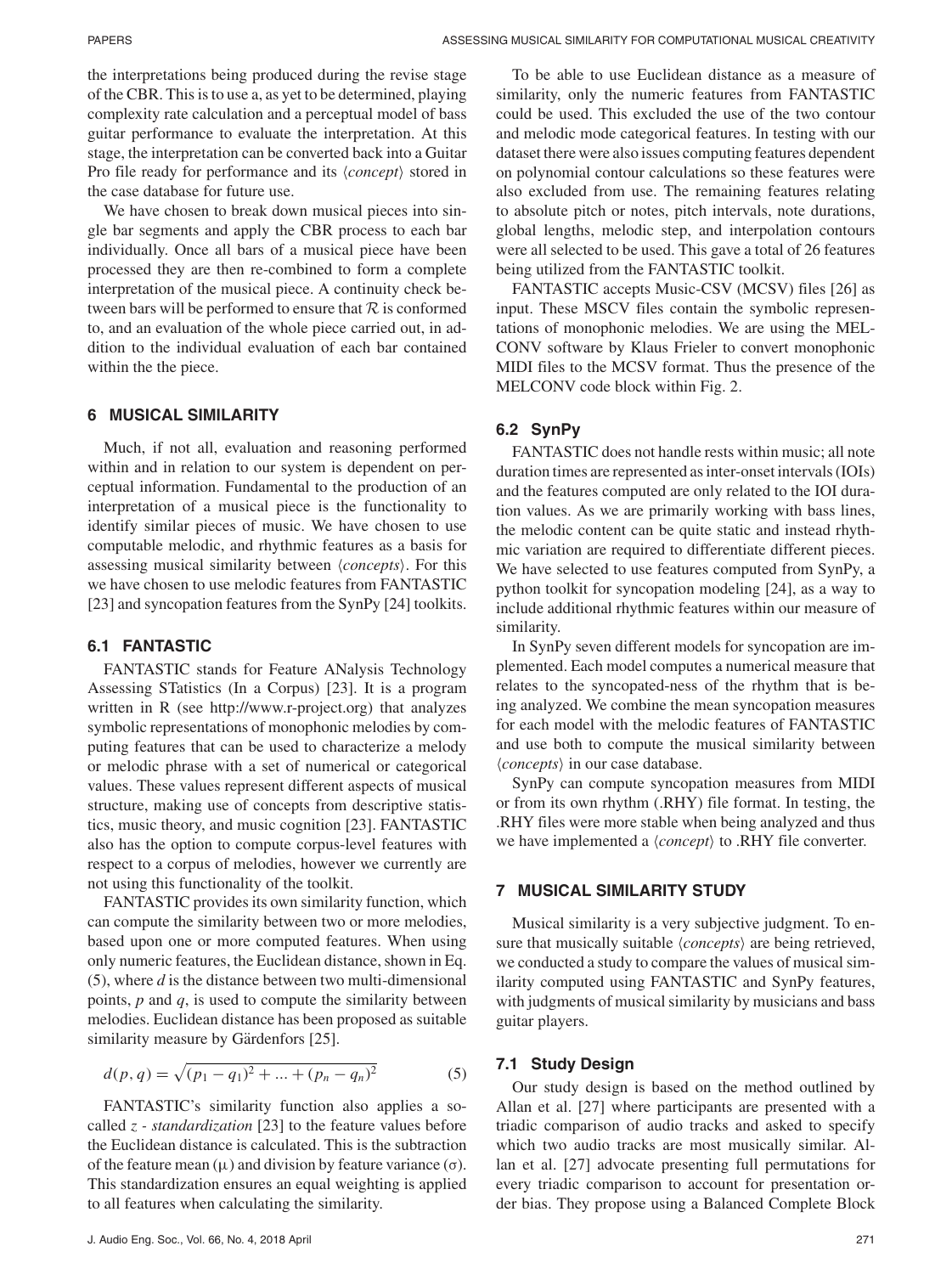Partitioning (BCBP) setup to allow for full permutations to be presented, while controlling the combinatorial explosion issues that occur when testing more than a couple of audio tracks. This approach involves partitioning every possible permutation of stimuli into smaller groups and presenting each of these groups to a different subject.

We chose to follow the Balanced Complete Block Partitioning (BCBP) setup for five tracks partitioned between six participants [27]. This setup splits every permutation combination into six groups (blocks) of 10. While no permutation is repeated over all these permutation blocks there is repetition of triads both between and within participants. This allows for within subject and between subject response consistency to be assessed.

We randomly selected five bars of monophonic music from an initial bass guitar transcription dataset containing 30 bars of notated music within which span pop, rock, funk, and jazz genres. These were then labeled A, B, C, D, E and separate files made for each bar's notated transcription. The tempo of the selected bars were: 125, 104, 92, 121, and 95 beats per minute for tracks A, B, C, D and E respectively. To allow a fair comparison between the computed values of similarity that only account for musical content, all playing techniques, dynamics, and expressive notations were removed from the notated transcriptions files. The audio for each of the separate bars was then rendered from their notated transcriptions files using Guitar Pro 6. This resulted in five separate audio files with durations varying between two and three seconds, with a mean of 2.2 and variance of 0.2 seconds. No other segmentation or processing preceded the final formulation of the audio content.

## **7.2 Demographics**

There were 12 participants (11 males, 1 female). Eleven identified themselves as being musicians; five participants played bass guitar and three were music teachers. Ages ranged from 22 to 54 years old, with an average age of 34. Musical instrument playing experience, with the exception of the non-musician ranged from 10 to 50 years with an average playing experience being 24 years.

#### **7.3 Results**

To allow for 12 participants, each of the 6 permutation blocks were presented twice to different participants. An analysis of the complete set of participants' responses was conducted followed by a partitioned analysis where participants were clustered based upon the similarity of their responses.

## **7.3.1 Complete Set of Participants' Analysis**

The complete set of all participants' responses were matched to three computed measures of similarity using FANTASTIC's similarity function. The first measure used an aggregated similarity measure that utilized all the FAN-TASTIC and SynPy features outlined in Sec. 6 (totaling 33 features); the second measure used only the FANTASTIC features (totaling 26 features); and the third used only the SynPy features (totaling 7 features) to compute similarity. Table 2 shows the voted similarity of tracks, for each combination along with the computed measures of similarity using features from FANTASTIC + SynPy, FANTASTIC only, and SynPy only. The number of matches between the computed similarity and reported similarity by participants is shown in Table 3 as well as the rank matches and rank match rate. The highest ranking match was 63%, achieved when only using FANTASTIC features; the lowest was 46% when using SynPy features; both combined yielded a match of 60%.

A Kruskal-Wallis rank sum test was performed between all participants' answers for every presented permutation, and each of the three computed similarity values. We wished to see if the responses from the participants and the computer similarity values could have been derived from the same populations (null hypothesis). A p-value greater than 0.05 would indicate both sets come from the same population (null hypothesis can't be rejected), whereas a p-value smaller than 0.05 would indicate the similarity judgments come from significantly different populations. The results are shown in Table 4, where all p-values are smaller than 0.05 indicating a significant difference in similarity rating between participants and all computer similarity values.

The consistency of each participant's individual rating and the consistency between each pair of participants were calculated using Fleiss' κ (Kappa). Individual consistency was calculated by treating each rating instance from a participant as a separate rater for each repeated combination of tracks. The κ values are shown in Table 5. The κ values calculated between pairs of participants presented with the same block partition are shown in Table 6. Fleiss' κ (Kappa) was calculated for all responses to each of the 10 possible combinations of tracks. The results are shown in Table 7. κ values less than 0 indicate poor agreement, values between 0.21 to 0.40 indicate fair agreement, values between 0.61 to 0.80 indicate strong agreement. *p* values less than 0.05 indicate that the agreement between participants' responses are not due to random chance.

# **7.3.2 Partitioned Sets of Participant Analysis**

Participants were clustered based upon a dissimilarity matrix formed from the Fleiss' κ between each pair of participants' responses, not just pairs that were presented with the same block. It should be noted the p-value for every κ between participant pairs, with the exception of when there was only one response that could be compared, was less than 0.05. This indicated that the agreement in responses between each pair of participants where two or more responses could be compared is unlikely to be due to chance. However, as some pairs of participants could only be compared based upon one response, we chose to cluster based upon k-medoids, due to the method being more robust to outliers.

The R function pamk, Partitioning Around Medoids (PAM) [28] with estimation of number of clusters, was used to partition participants. The optimal number of clusters was identified by the function to be four.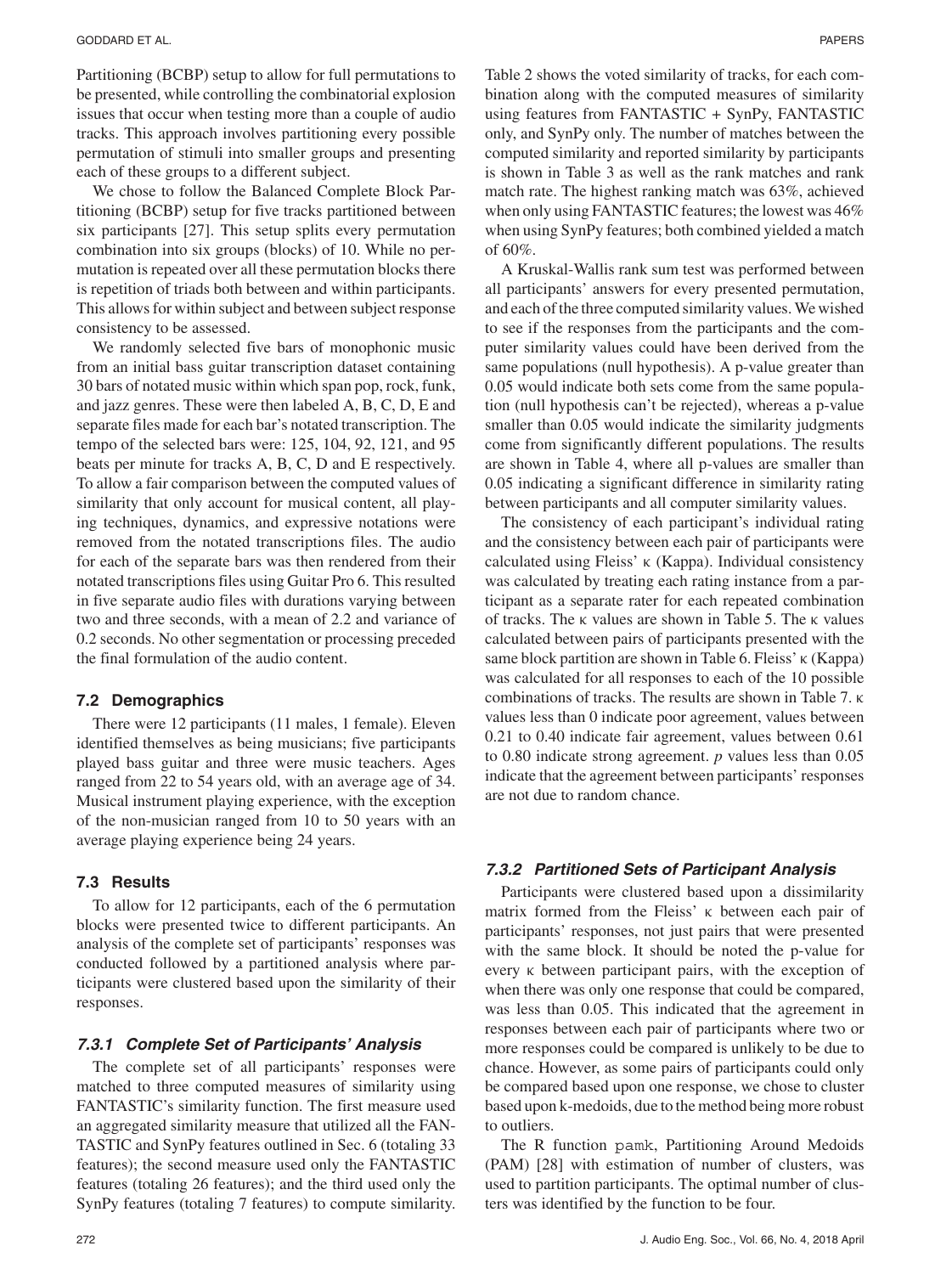| Table 2. Full Results |  |  |
|-----------------------|--|--|
|-----------------------|--|--|

|                      |                |                                           | <b>Computed Similarity</b>    |                  |        |  |
|----------------------|----------------|-------------------------------------------|-------------------------------|------------------|--------|--|
| Track<br>Combination | Track<br>Pairs | <b>Times Voted</b><br><b>Most Similar</b> | <b>FANTASTIC</b><br>$+$ SynPy | <b>FANTASTIC</b> | SynPy  |  |
| ABC                  | AB             | $\overline{0}$                            | 0.7632                        | 0.7095           | 0.3985 |  |
|                      | AC             | 10                                        | 0.7879                        | 0.8440           | 0.3944 |  |
|                      | BC             | $\overline{c}$                            | 0.8346                        | 0.7997           | 0.8249 |  |
| <b>ABD</b>           | AB             | 3                                         | 0.7632                        | 0.7888           | 0.3985 |  |
|                      | AD             | $\overline{4}$                            | 0.7761                        | 0.7417           | 0.6416 |  |
|                      | <b>BD</b>      | 5                                         | 0.7366                        | 0.7095           | 0.5106 |  |
| ABE                  | AB             | $\overline{c}$                            | 0.7632                        | 0.7888           | 0.3985 |  |
|                      | AE             | $\overline{4}$                            | 0.7812                        | 0.8058           | 0.4300 |  |
|                      | BE             | 6                                         | 0.8102                        | 0.7706           | 0.8048 |  |
| <b>ACD</b>           | AC             | 10                                        | 0.7879                        | 0.8440           | 0.3944 |  |
|                      | AD             | $\overline{0}$                            | 0.7761                        | 0.7417           | 0.6416 |  |
|                      | CD             | $\overline{c}$                            | 0.7731                        | 0.7647           | 0.5004 |  |
| <b>ACE</b>           | AC             | 5                                         | 0.7879                        | 0.8440           | 0.3944 |  |
|                      | AE             | 6                                         | 0.7812                        | 0.8058           | 0.4300 |  |
|                      | <b>CE</b>      | 1                                         | 0.8337                        | 0.7967           | 0.8613 |  |
| <b>ADE</b>           | AD             | 1                                         | 0.7761                        | 0.7417           | 0.6416 |  |
|                      | AE             | 10                                        | 0.7812                        | 0.8058           | 0.4300 |  |
|                      | DE             | 1                                         | 0.7212                        | 0.6876           | 0.5154 |  |
| <b>BCD</b>           | BC             | 3                                         | 0.8346                        | 0.7997           | 0.8249 |  |
|                      | <b>BD</b>      | 6                                         | 0.7366                        | 0.7095           | 0.5106 |  |
|                      | CD             | 3                                         | 0.7731                        | 0.7647           | 0.5004 |  |
| <b>BCE</b>           | BC             | 3                                         | 0.8346                        | 0.7997           | 0.8249 |  |
|                      | BE             | 9                                         | 0.8102                        | 0.7706           | 0.8048 |  |
|                      | <b>CE</b>      | $\overline{0}$                            | 0.8337                        | 0.7967           | 0.8613 |  |
| <b>BDE</b>           | <b>BD</b>      | $\overline{4}$                            | 0.7366                        | 0.7095           | 0.5106 |  |
|                      | <b>BE</b>      | 8                                         | 0.8102                        | 0.7706           | 0.8048 |  |
|                      | DE             | $\overline{0}$                            | 0.7212                        | 0.6876           | 0.5154 |  |
| <b>CDE</b>           | CD             | $\overline{2}$                            | 0.7731                        | 0.7647           | 0.5004 |  |
|                      | <b>CE</b>      | 9                                         | 0.8337                        | 0.7967           | 0.8613 |  |
|                      | DE             | 1                                         | 0.7212                        | 0.6876           | 0.5154 |  |

Computed similarity values were calculated using Euclidean distance between all features present in each similarity measure. Values range between 0–1. Times voted most similar contains the votes for most similar pairs per combination. Total votes for each of the combination is 12.

Table 3. Percentage match between computed musical similarity and participants' responses

Table 5. Fleiss' κ for each participant's responses.

| <b>Feature Set</b>            | Matches          | Match<br>Rate $(\% )$ | Rank<br>Match  | Rank Match<br>Rate $(\%)$ |
|-------------------------------|------------------|-----------------------|----------------|---------------------------|
| <b>FANTASTIC</b><br>$+$ SynPy | 57/120           | 47.500 $%$            | 18/30          | 60,000 $%$                |
| <b>FANTASTIC</b><br>SynPy     | 65/120<br>35/120 | 54.167 %<br>29.167%   | 19/30<br>14/30 | 63.333 %<br>46.000 %      |

Rank match comparisons counts the number of times the relationships between the most (first) similarly voted pair of tracks with the second, the second with the third, and first with the third match the relationships of the computed values of similarity.

Table 4. Kruskal-Wallis rank sum test between computed similarity values and human responses

|                           | Kruskal-Wallis   |                        |  |
|---------------------------|------------------|------------------------|--|
| <b>Feature Set</b>        | $\chi^2$         | p                      |  |
| FANTASTIC + SynPy         | 29.012           | 2.307e-05              |  |
| <b>FANTASTIC</b><br>SynPy | 23.993<br>37.869 | 0.0002178<br>3.013e-08 |  |

| Participant |                |             | Repeated Permutation $(\kappa)$ |            |  |  |
|-------------|----------------|-------------|---------------------------------|------------|--|--|
| id<br>Pair  |                | 1           | 2                               | 3          |  |  |
| 1           | 1a             | $-8.33e-17$ | $-8.33e-17$                     | NaN        |  |  |
|             | 1 <sub>b</sub> | <b>NaN</b>  | $-8.33e-17$                     | 0          |  |  |
| 2           | 2a             | <b>NaN</b>  | $-8.33e-17$                     | <b>NaN</b> |  |  |
|             | 2 <sub>b</sub> | $\Omega$    | $-8.33e-17$                     | <b>NaN</b> |  |  |
| 3           | За             | $-8.33e-17$ | <b>NaN</b>                      | <b>NaN</b> |  |  |
|             | 3 <sub>b</sub> | $-8.33e-17$ | $-8.33e-17$                     | NaN        |  |  |
| 4           | 4a             | $-8.33e-17$ | <b>NaN</b>                      | <b>NaN</b> |  |  |
|             | 4b             | $-8.33e-17$ | <b>NaN</b>                      | <b>NaN</b> |  |  |
| 5           | 5a             | $-8.33e-17$ | $-8.33e-17$                     | <b>NaN</b> |  |  |
|             | 5b             | NaN         | NaN                             | NaN        |  |  |
| 6           | ба             | $\Omega$    | <b>NaN</b>                      | <b>NaN</b> |  |  |
|             | 6b             | $-8.33e-17$ | <b>NaN</b>                      | <b>NaN</b> |  |  |

A NaN value indicated complete consistency in an individual's response. A value of –8.33e-17 indicates that one response differed from the other two. A value of 0 indicates all responses differ.

There were participants who identified as bass players in clusters two (2), three (2), and four (1). The one participant who identified as a non-musician was placed in cluster one. One participant in each of clusters one, two,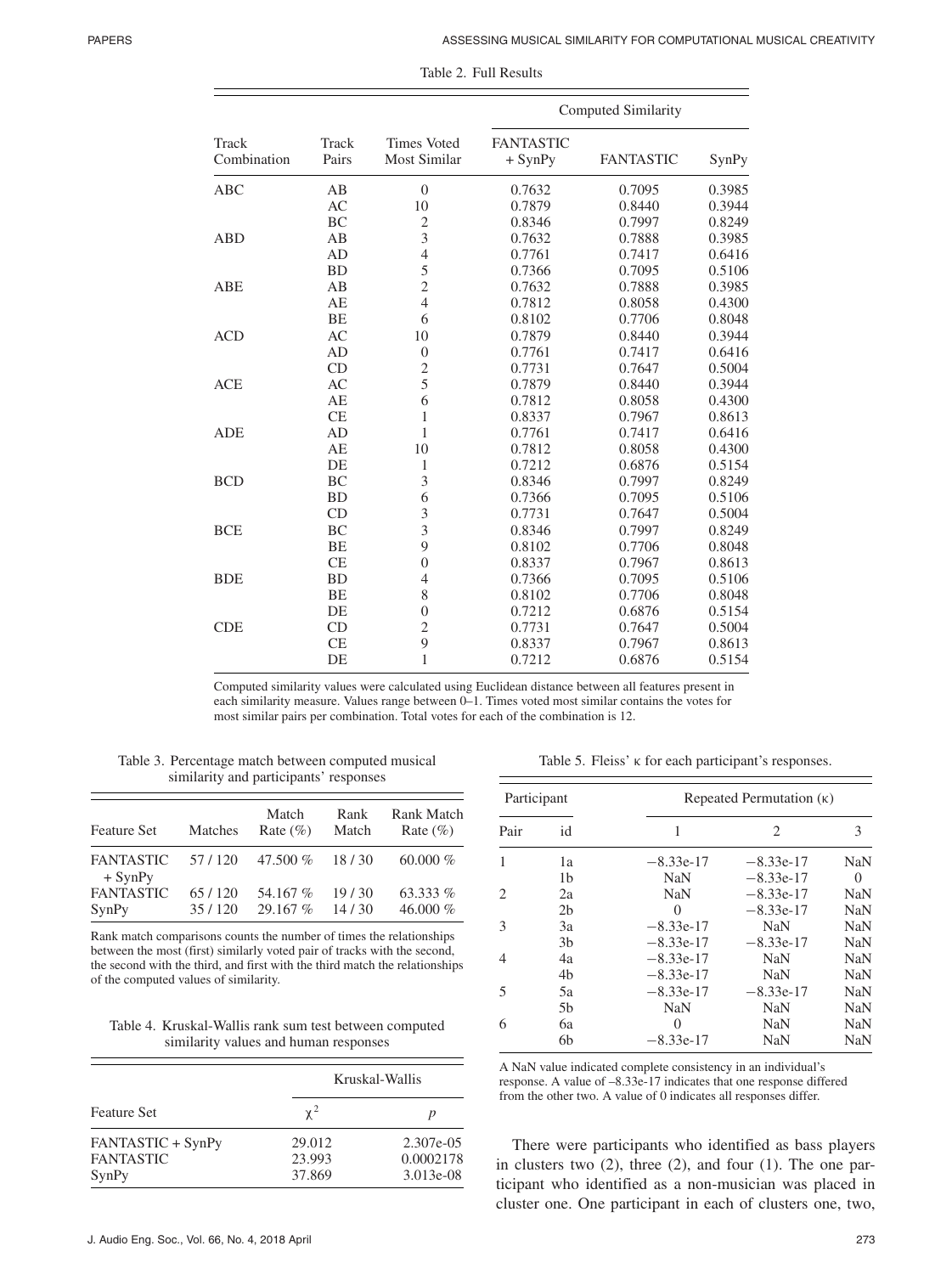Table 6. Fleiss's κ rating for pairs of participants presented with the same block partition.

| Pair           | К     | Z    | р       |
|----------------|-------|------|---------|
|                | 0.219 | 1.1  | 0.271   |
| 2              | 0.375 | 2.2  | 0.0278  |
| 3              | 0.286 | 1.53 | 0.126   |
| $\overline{4}$ | 0.615 | 3.12 | 0.00168 |
| 5              | 0.318 | 1.62 | 0.105   |
| 6              | 0.241 | 1.33 | 0.184   |
|                |       |      |         |

Table 7. Fleiss' κ rating for combined participant responses for each possible track combination.

| Combination | К         | Z        | $\boldsymbol{p}$ |
|-------------|-----------|----------|------------------|
| <b>ABD</b>  | $-0.0909$ | $-1.03$  | 0.302            |
| <b>ACD</b>  | $-0.0909$ | $-0.739$ | 0.46             |
| <b>ADE</b>  | $-0.0909$ | $-0.96$  | 0.337            |
| <b>BCD</b>  | $-0.0909$ | $-1.02$  | 0.306            |
| <b>CDE</b>  | $-0.0909$ | $-0.942$ | 0.346            |
| ABC         | $-0.0909$ | $-0.739$ | 0.46             |
| <b>ACE</b>  | $-0.0909$ | $-0.896$ | 0.37             |
| <b>ABE</b>  | $-0.0909$ | $-0.903$ | 0.366            |
| <b>BCE</b>  | $-0.0909$ | $-0.739$ | 0.439            |
| <b>BDE</b>  | $-0.0909$ | $-0.739$ | 0.46             |

and three identified as a music teacher. The mean musical experience of participants in each cluster was: 26.67, 21.5, 21.33, and 15 years for clusters one, two, three, and four respectively. The number of matches and rank match rates between the three computed measures of similarity were calculated for each cluster. The results are shown in Table 8.

#### **7.4 Discussion**

The significant difference in the Kruskall-Wallis rank sum test results indicate that the computed values of similarity come from a different population to that of the participants' responses. Variations can be seen between participants' responses within each combination of tracks, whereas the computed values of similarity do not have any variation. This may explain why there were not high match rates between any of the computed measures of similarity and the full set of participant responses.

Given the subjective nature of musical similarity this variation in responses could be due to differences between participants' own subjective interpretations of musical similarity. The formation of four clusters from the partitioning process indicates that different participants may share similar interpretations of musical similarity. Clusters that had a higher level of musical experience (cluster one) and a higher number of bass players (cluster two) did see improvements in match rate, while the cluster with the least musically experienced participants (cluster four) saw a worsening in match rates compared to the full set of participants' responses. This would appear to indicate that the computed measures of similarity are a closer match to more expert listeners (those with more musical experience and specialization with the instrument). However, it should be noted

that the cluster sizes are small, and some κ measures between participants could only be calculated based upon one response from each; thus, there is still a possibility of random chance effecting this partitioning. A comparison of our results to a larger study with more expert listeners would be interesting and could help confirm what is being indicated here.

From all our ranking match rate analysis it appears overall SynPy features are not as effective an indicator of musical similarity as FANTASTIC. However this difference in feature performance suggests that participants were relying on different features more heavily than was accounted for in the computed measures. This follows Allan et al.'s [27] work that states that when using aggregated measures of similarity, the contributing features require weighting adjustments to be made to better match people's own understanding of musical similarity. The relative weighting of features used within our computed similarity measures could be adjusted to better align with the clustered participants' responses using Eq. (6). This could be done by adjusting weight factors *w* for the features (*D*) so that the error  $\varepsilon$  is reduced and the similarity calculation matches the study responses. However, such optimizations would be best done with results from a larger study.

$$
D_{study} = \epsilon + \sum_{k=1}^{n} (w_k . D_k)
$$
\n<sup>(6)</sup>

More work is needed on a stronger similarity model, but meanwhile we do not believe these results prevent using FANTASTIC features as a measure of similarity within a creative system. There may be an effect on how the output from a creative system is valued due to the significant disparity between observers and the system's "understanding" of measures of musical similarity. When considering our own system that is to produce virtuosic performances, this mismatch might produce serendipitous performances and also alter people's expectations of how the music can be performed. However, these measures of similarity are likely a poor metric to use within a recommender system without any weighting optimization.

#### **8 SUMMARY**

We have described a creative system that utilizes semantic audio information to produce virtuosic interpretations of musical pieces. The tools and framework used to design such a system have been summarized and a refined implementation outlined. A method for matching musically similar bars of music has been described and a study conducted to evaluate how perceptually valid the computed similarity values are. While the study was small in scope, it highlights the subjective nature of musical similarity and the careful considerations required when using computable features as an indication of measures of similarity within creative systems.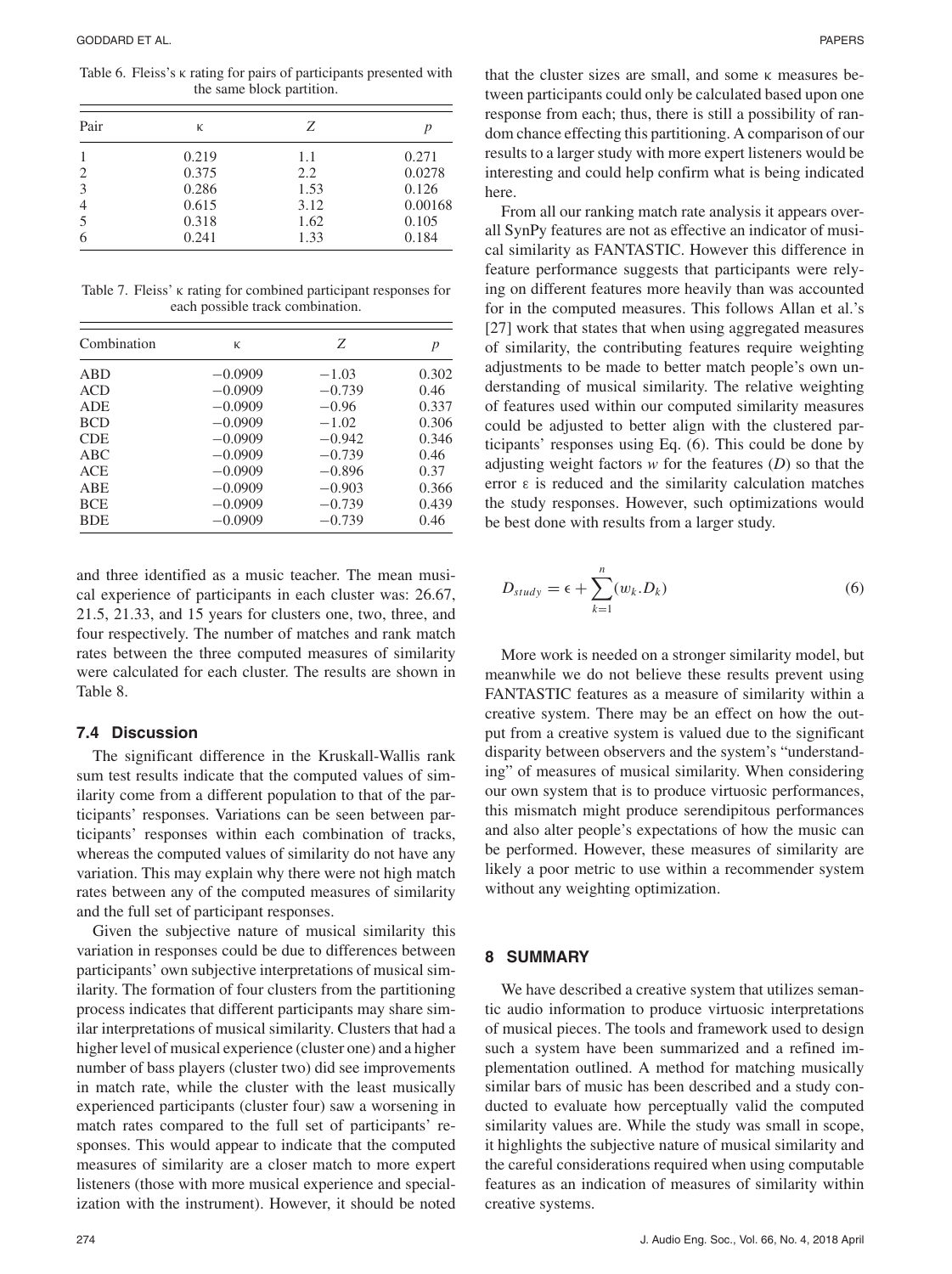| Cluster        | FANTASTIC + SynPy |              | <b>FANTASTIC</b>  |              | SynPy             |              |                   |
|----------------|-------------------|--------------|-------------------|--------------|-------------------|--------------|-------------------|
|                | Participant id    | Match $(\%)$ | Rank Match $(\%)$ | Match $(\%)$ | Rank Match $(\%)$ | Match $(\%)$ | Rank Match $(\%)$ |
|                | 1a, 1b, 2a        | 50.000 $\%$  | 42.857 $%$        | 53.333 %     | 66.667%           | 50.000 $%$   | $23.810\%$        |
| 2              | 2b. 4a            | 60.000 $%$   | $70.833\%$        | 65.000 $%$   | $70.833\%$        | $60.000\%$   | $37.500\%$        |
| 3              | 3a, 3b, 4b        | 63.333 $%$   | $80.952\%$        | 56.667 $%$   | 47.619 $%$        | 40,000 $%$   | 52.381 %          |
| $\overline{4}$ | 5a, 5b, 6a, 6b    | $20.000\%$   | $38.095\%$        | 47.500 $%$   | 47.619 $%$        | $20.000\%$   | 33.333 $%$        |

Table 8. Percentage match rates between computed musical similarity and clustered participant responses

## **9 ACKNOWLEDGMENT**

This work was funded by the Engineering and Physical Sciences Research Council (EPSRC) through the Media and Arts Technology Programme, a Research Councils UK Centre for Doctoral Training (EP/G03723X/1).

## **REFERENCES**

[1] P. Pasquier, A. Eigenfeldt, O. Bown, and S. Dubnov, "An Introduction to Musical Metacreation," *Comput. Entertain.*, vol. 14, no. 2, pp. 2:1–2:14 (2017 Jan.), https://doi.org/10.1145/2930672.

[2] A. Bundy, "What Is the Difference between Real Creativity and Mere Novelty?" *Behavioural and Brain Sciences*, vol. 17, no. 3, pp. 533–534 (1994), https://doi.org/10.1017/S0140525X0003572X.

[3] K. Agres, J. Forth, and G. A. Wiggins, "Evaluation of Musical Creativity and Musical Metacreation Systems," *Comput. Entertain.*, vol. 14, no. 3, pp. 3:1–3:33 (2016 Dec.), https://doi.org/10.1145/2967506.

[4] C. Goddard, M. Barthet, and G. A. Wiggins, "Designing Computationally Creative Music Performance Systems," *Proceedings of AM'17* (2017 August 23–26), https://doi.org/10.1145/3123514.3123541.

[5] G. A. Wiggins, "A Preliminary Framework for Description, Analysis and Comparison of Creative Systems," *Knowledge-Based Systems*, vol. 19, pp. 449–458 (2006), https://doi.org/10.1016/j.knosys.2006.04.009.

[6] G. A. Wiggins, "Searching for Computational Creativity," *New Generation Computing*, vol. 24, no. 3, pp. 209–222 (2006), https://doi.org/10.1007/BF03037332.

[7] M. Barthet, A. Anglade, G. Fazekas, S. Kolozali, and R. Macrae, "Music Recommendation for Music Learning: Hotttabs, a Multimedia Guitar Tutor," *Proc. of the 2nd Worskshop on Music Recommendation and Discovery (WOMRAD) collocated with ACM-RecSys* (2011).

[8] A. Aamodt and E. Plaza, "Case-Based Reasoning: Foundational Issues, Methodological Variations, and System Approaches," *Artificial Intelligence Comm.*, vol. 7, pp. 39–59 (1994).

[9] P. A. Scholes, *The Oxford Companion to Music, 2nd ed.* (Oxford University Press, Oxford, 1960).

[10] J. L. Arcos, R. L. Mantras, and X. Serra, "SaxEx: A Case-Based Reasoning System for Generating Expressive Musical Performances," *J. New Musical Res.*, vol. 27, no. 3, pp. 194–210 (1998), https://doi.org/10.1080/09298219808570746.

[11] R. L. de Mantras and J. L. Arcos, "AI and Music: From Composition to Expressive Performance," *AI Magazine*, vol. 23, pp. 43–57 (2002), https://doi.org/10.1609/aimag.v23i3.1656.

[12] A. Tobudic and G. Widmer, "Relational IBL in Music with a New Structural Similarity Measure," *Proceedings of the International Conference on Inductive Logic Programming*, pp. 365–382 (2003), https://doi.org/10.1007/978-3-540-39917-9\_24.

[13] A. Tobudic and G. Widmer, "Case-Based Relational Learning of Expressive Phrasing in Classical Music," in P. Funk, P. Gonszález Calero (Eds.), *Advances in Case-Based Reasoning*, pp. 419–433 (Springer Berlin Heidelberg, 2004), https://doi.org/10.1007/978-3-540-28631- 8\_31.

[14] A. Tobudic and G. Widmer, "Relational IBL in Classical Music," *Machine Learning*, vol. 64, no. 1, pp. 5–24 (2006 Sep.), https://doi.org/10.1007/s10994-006-8260-4.

[15] P. Ribeiro, F. Pereira, M. Ferrand, and A. Cardoso, "Case-Based Melody Generation with MuzaCazUza," *AISB'01* (2001).

[16] V. A. Howard, "Virtuosity as a Performance Concept: A Philosophical Analysis,"*Philosophy of Music Educ. Rev.*, vol. 5, no. 1, pp. pp. 42–54 (1997).

[17] A. Friberg, R. Bresin, and J. Sundberg, "Overview" of the KTH Rule System for Musical Performance," *Advances in Cognitive Psych.*, vol. 2, no. 2-3, pp. 145–161 (2006), https://doi.org/10.2478/v10053-008-0052-x.

[18] G. Widmer and W. Goebl, "Computational Models of Expressive Music Performance: The State of the Art," *J. New Music Res.*, vol. 33, no. 3, pp. 203–216 (2004), https://doi.org/10.1080/0929821042000317804.

[19] S. Colton and G. A. Wiggins, "Computational Creativity: The Final Frontier?" *Proceedings of the 20th European Conference on Artificial Intelligence*, ECAI'12, pp. 21–26 (2012), https://doi.org/10.3233/978-1-61499-098-7- 21.

[20] M. A. Boden, *The Creative Mind: Myths and Mechanisms, 2nd ed.* (Routledge, Londo, 2004), https://doi.org/10.4324/9780203508527.

[21] G. A. Wiggins and J. Forth, *Computational Creativity and Live Algorithms* (Oxford University Press, Oxford, UK, 2016).

[22] G. A. Wiggins, P. Tyack, C. Scarf, and M. Rohrmeier, "The Evolutionary Roots of Creativity: Mechanisms and Motivations," *Philosophical Transactions of the Royal Society B: Biological Sciences*, vol. 370, no. 1664 (2015), https://doi.org/10.1098/rstb.2014.0099.